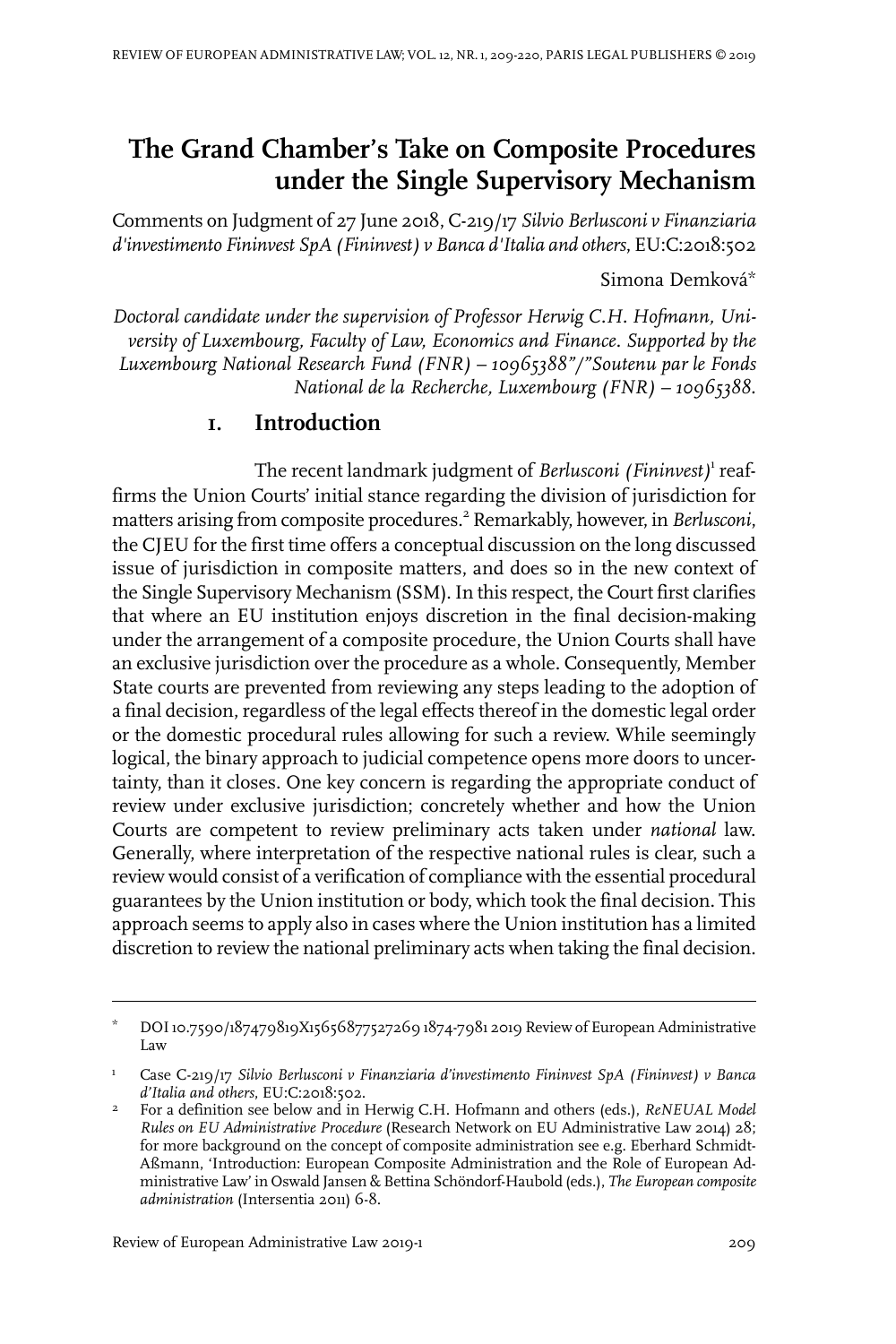The following discussion identifies that despite the black-and-white understanding of discretion developed by the Court in *Berlusconi*, under more general jurisdiction, the Union Courts will always verify that decisions of the Union institutions are taken with all due care.

# **2. The background and facts of the case**

#### 2.1. Single Supervisory Mechanism as a composite procedure

Increasingly, European administration<sup>3</sup> takes the form of composite procedures. Composite procedures are those in which actors of several jurisdictions cooperate, normally by provision of information or by taking other types of preliminary acts such as decisions, before the adoption of a final legally binding act, at either the EU or a Member State level. European legal scholarship has focused extensively on the issue of composite decision-making in the EU, especially from the perspective of effective judicial protection and the legality review.<sup>4</sup> The key concern identified is that preliminary acts leading to the adoption of the final measure remain outside the scope of review under the strict division of jurisdiction.<sup>5</sup>

Procedures of composite nature exist in various policy areas, ranging from the early agricultural policies, planning procedures in environmental protection,

The existence of European administration is a hotly debated topic in existing European legal and political science scholarship. Terms such as 'integrated', 'mixed', 'composite' or 'multi-3 level' administration and governance have been used to refer to the similar phenomenon which is the vast diversity of forms of administrative cooperation between the  $E\dot{U}$  and Member State authorities in their capacities to implement and administer European legislation. See a recent account on the nature and development of EU administration in Herwig C.H. Hofmann, 'European Administration: Nature and Developments of a Legal and Political Space' in *Research Handbook on EU Administrative Law* (Edward Elgar Publishing 2017); as well as the classical literature on the types of procedures in EU administration in Mario P. Chiti, 'Forms of European Administrative Action' (2004) 68 *Law and Contemporary Problems* 37; Sabino Cassese, 'European Administrative Proceedings' (2004) 68 *Law and Contemporary Problems* 21; Schmidt-Aßmann (n. 2).

See among the extensive literature Herwig C.H. Hofmann, 'Composite Decision Making Procedures in EU Administrative Law' in *Legal Challenges in EU Administrative Law: Towards* 4 *an Integrated Administration* (Edward Elgar Publishing 2009); Oswald Jansen & Bettina Schöndorf-Haubold (eds.), *The European Composite Administration* (Intersentia 2011); Schmidt-Aßmann (n. 2); Mariolina Eliantonio, 'Judicial Review in an Integrated Administration: The Case of "Composite Procedures"' (2015) 7 *Review of European Administrative Law* 65; Sergio Alonso de León, 'Composite Administrative Procedures in the European Union' (Universidad Carlos III de Madrid 2016), https://e-archivo.uc3m.es/handle/10016/23445, accessed 12 April 2019; Filipe Brito Bastos, 'Derivative Illegality in European Composite Administrative Procedures' (2018) *Common Market Law Review* 101.

See also the discussion on how composite nature of a procedure affects the review of legality of the conduct, as different from a review of compliance with procedural rights in composite procedures in Bastos (n. 4) 109, 113. 5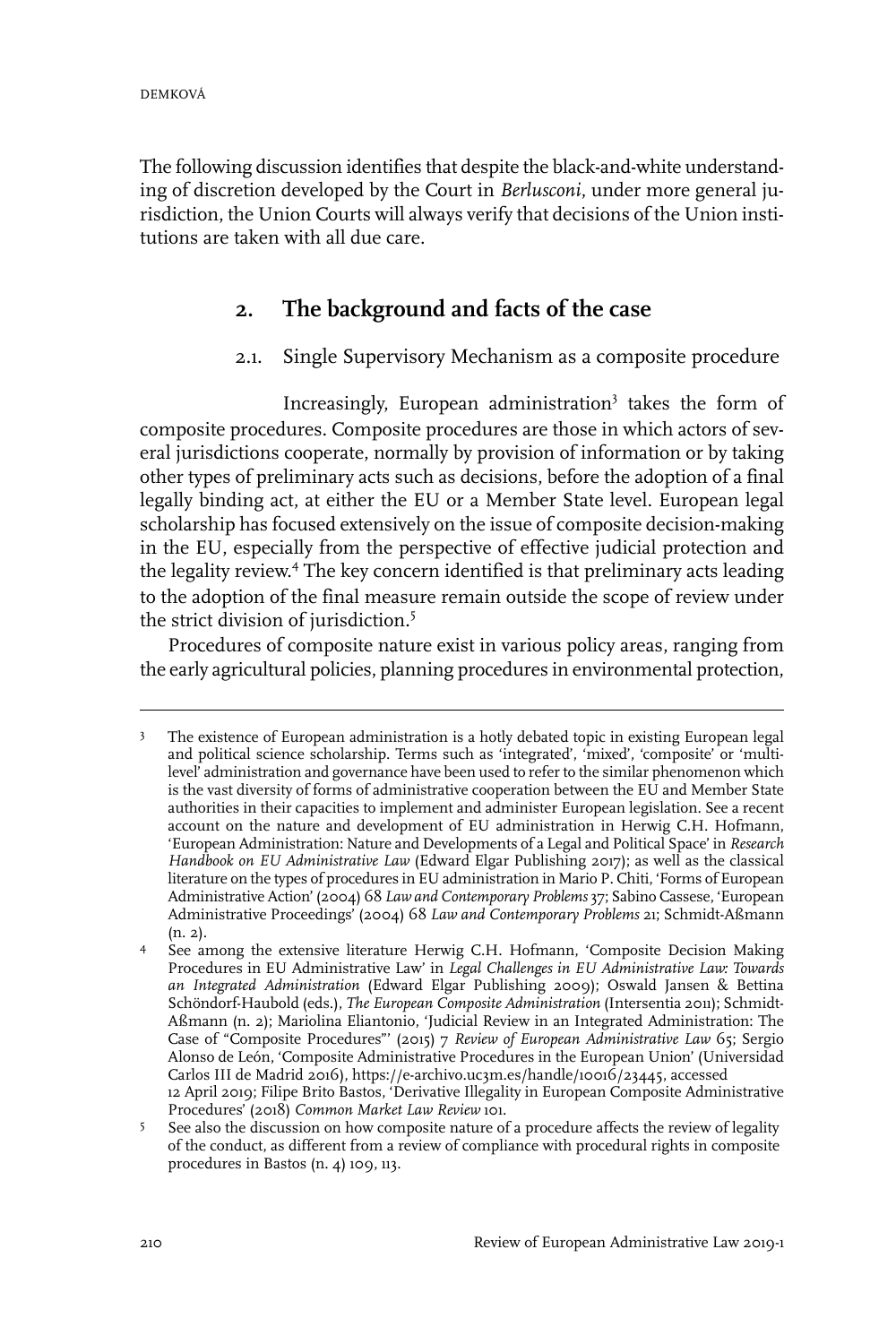emissions trading, transport or energy, to more structured cooperation through the alert systems in the field of visa and immigration matters.<sup>6</sup> The case of *Berlusconi* represents a landmark case also because it concerns a new EU composite regulatory regime – the Single Supervisory Mechanism (SSM). The SSM, in operation since November 2014, $^7$  constitutes the legal framework governing prudential supervision of credit institutions and other entities in the Eurozone, with the European Central Bank (ECB) as the main supervisory authority. According to the accompanying SSM Framework Regulation, $^8$  the ECB, in performance of its supervisory activities, relies heavily on cooperation from the national competent authorities (NCAs).<sup>9</sup> An example of such supervisory activity of the ECB is the assessment of the acquisitions of qualifying holdings in credit institutions.<sup>10</sup> Under this procedure, the NCA, which received a notification about an intention to acquire a qualifying holding in a credit institution 'shall assess whether the potential acquisition complies with all the conditions laid down in the relevant Union and national law'. The NCA then 'shall prepare a draft decision for the ECB to oppose or not to oppose the acquisition' and submit it to the ECB. The ECB decides whether or not to oppose the acquisition based on its assessment of the proposed acquisition and the NCA's draft decision. The procedure is composite in nature and it was the subject of dispute in the landmark *Berlusconi* case. This contribution evaluates the *Berlusconi* judgment from the perspective of the implications for the review in composite procedures where the final decision-maker is an EU institution or a body.

#### 2.2. The acquisition of holdings in question

Mr Silvio Berlusconi, through his company Fininvest – (the applicants) – owned approximately 30% of Mediolanum, an Italian financial holding company. Following Mr Berlusconi's conviction for tax fraud, the Banca d'Italia and the IVASS (Instituto per la Vigilanza sulle Assicurazioni) decided

See detailed policy discussions in Herwig C.H. Hofmann, Gerard C. Rowe & Alexander H. Türk (eds.), *Specialized Administrative Law of the European Union: A Sectoral Review* (Oxford University Press 2018). 6

Council Regulation (EU) No 1024/2013 of 15 October 2013 conferring specific tasks on the 7 European Central Bank concerning policies relating to the prudential supervision of credit institutions, OJ *L 287*, 29.10.2013, pp 63-89.

Regulation (EU) No 468/2014 of the European Central Bank of 16 April 2014 establishing the framework for cooperation within the Single Supervisory Mechanism between the European 8 Central Bank and national competent authorities and with national designated authorities (SSM Framework Regulation).

<sup>9</sup> See e.g. Christos Gortsos, 'Competence Sharing Between the ECB and the National Competent Supervisory Authorities Within the Single Supervisory Mechanism (SSM)' (2015) 16 *European Business Organization Law Review* 401.

<sup>&</sup>lt;sup>10</sup> Title 3 of the SSM Framework Regulation – cooperation with regard to the acquisition of qualifying holdings (Articles 85-87).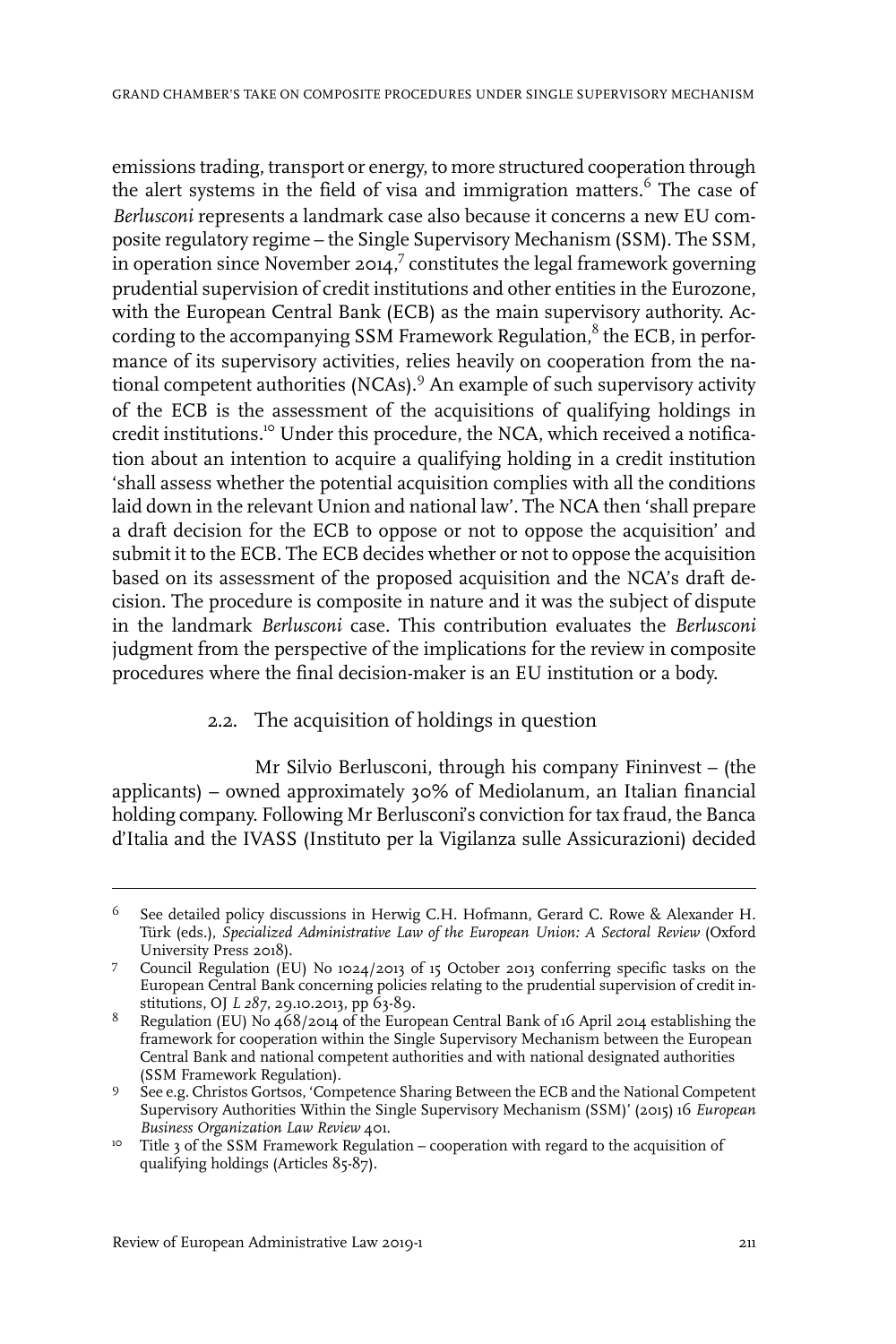his reputation did not meet the requirements for acquisition holders under the new SSM framework. The decision was annulled by the Council of State for breaching the principle of non-retroactivity.

In the meantime, however, Mr Berlusconi became an owner of a qualifying holding in the capital of a bank, due to a merger of Mediolanum by Banca Mediolanum, an Italian credit institution. The Bank of Italy and IVASS thus required Fininvest to submit a new application for authorisation of this acquisition. Following the SSM procedure, the Bank of Italy sent an adverse opinion on the reputation of Fininvest to the ECB. The ECB Supervisory board, by decision of 25 October 2016<sup>11</sup>, decided the reputation of the acquirers of the qualifying holding in Banco Mediolanum did not satisfy the requirements necessary for approval of the acquisition in question.

The applicants thus challenged the ECB's decision by three court proceedings<sup>12</sup>, including by an enforcement action before the Council of State. In the absence of clear precedents from the CJEU concerning this type of procedure, the Council of State referred the matter to the CJEU. Concretely, the questions referred concerned (a) whether Article 263 TFEU must be interpreted as precluding national courts from reviewing the legality of decisions to initiate procedures, preparatory acts or non-binding proposals adopted by NCAs in the procedure concerned and (b) whether the answer to that question is different where a specific action for a declaration of invalidity on the ground of alleged disregard of the force of res judicata attaching to a national judicial decision is brought before a national court.<sup>13</sup> The result is the judgment by the Grand Chamber, which took a conceptual spin on the issue of jurisdiction in composite disputes.

# **3. The Grand Chamber's take on the composite SSM**

#### 3.1. Finding

*The Grand Chamber, following an opinion of Advocate General Campos Sánchez*-*Bordona,*<sup>14</sup> *decisively precluded national courts from reviewing the*

Under Articles 22-23 of Directive 2013/36/EU and Directive 2013/36/EU of the European Parliament and of the Council of 26 June 2013 on access to the activity of credit institutions and 11 the prudential supervision of credit institutions and investment firms, amending Directive  $2002/87/EC$  and repealing Directives  $200/48/EC$  and  $200/49/EC$ , Text with EEA relevance, OJ *L 176*, 27.6.2013, pp 338-436.

<sup>&</sup>lt;sup>12</sup> The other two actions are for annulment (a) before the General Court brought on 23 December 2016, Case T-913/16 *Fininvest and Berlusconi v ECB*, pending and (b) before the Regional Administrative Court, Lazio for annulment of the acts of the Bank of Italy in this procedure.

<sup>&</sup>lt;sup>13</sup> Berlusconi (n. 1) para 40.

<sup>&</sup>lt;sup>14</sup> Opinion of Advocate General Campos Sánchez-Bordona of 27 June 2018, Case C-219/17 *Berlusconi (Fininvest)*, EU:C:2018:502, para 126.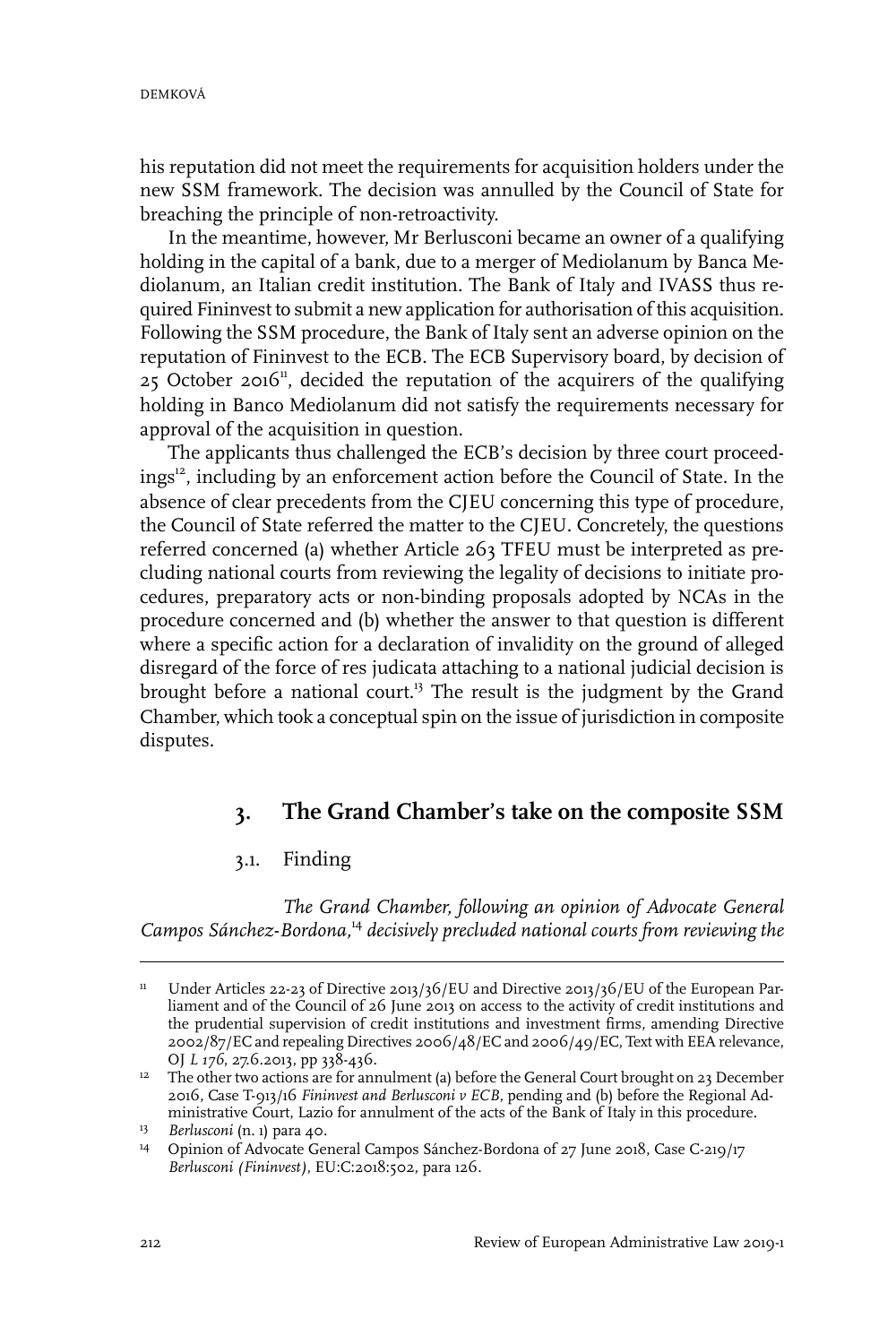*legality of decisions to initiate procedures, preparatory acts or non-binding proposals, adopted by NCAs in the procedureconcerned. Furthermore, it deemed a specific action for a declaration of invalidity on the ground of alleged disregard of the force of* res judicata *of a national judgment immaterial to that effect.*

*In order to reach that decision, CJEU reaffirmed its previous stance vis-à-vis the division of jurisdiction between domestic and Union Courts for disputes arising from composite procedures. Rendering the jurisdiction to the level of the final decisionmaking authority, which holds discretion with regard to the adoption of the final legally binding measure. The Court held: Article 263 TFEU 'confers upon the Court of Justice […] exclusive jurisdiction to review the legality of acts adopted by the EU institutions.'*<sup>15</sup>

#### 3.2. Reasoning

The Court reached the above conclusions by reasoning, first of all, that the strict two-level division of jurisdiction between national and EU courts results from the unitary rather than multi-stage structure of the procedure, in which 'an EU institution is to have an exclusive decision-making power.<sup>16</sup> Accordingly, the unitary design of the procedure needs to be subject to a review at only one jurisdictional level. Where a national preliminary act however 'is necessary stage of a procedure for adopting an EU act in which the EU institutions have only a limited or no discretion, so that the national act is binding on the EU institution, $17$  it is for the national courts to rule on 'any irregularities that may vitiate such a national act, […] even if the national rules of procedure do not so provide.'<sup>18</sup>

In *Berlusconi* dispute, the ECB had discretion regarding whether or not to follow the preliminary opinion of the national authority under the SSM. The first line of reasoning effectively positions the existence or absence of discretion at the final decision-making level as a criterion for the determination of jurisdiction in composite matters.<sup>19</sup>

Second, the exclusive jurisdiction of the Union Courts in 'single' composite procedures, according to the Grand Chamber, arises from the requirement that the decision-making process be *effective*. If national courts were to exercise jurisdiction over preliminary acts, there would be a 'risk of divergent assessments in one and the same procedure.<sup>'20</sup> The Court thus found that both the type of the national legal procedure for review of national preparatory acts for the final

<sup>&</sup>lt;sup>15</sup> Berlusconi para 42.

<sup>&</sup>lt;sup>16</sup> Berlusconi para 44.

<sup>&</sup>lt;sup>17</sup> Berlusconi para 45.

<sup>&</sup>lt;sup>18</sup> Berlusconi para 46.

<sup>&</sup>lt;sup>19</sup> See section 4 for the specific comments.

<sup>&</sup>lt;sup>20</sup> Berlusconi para 50.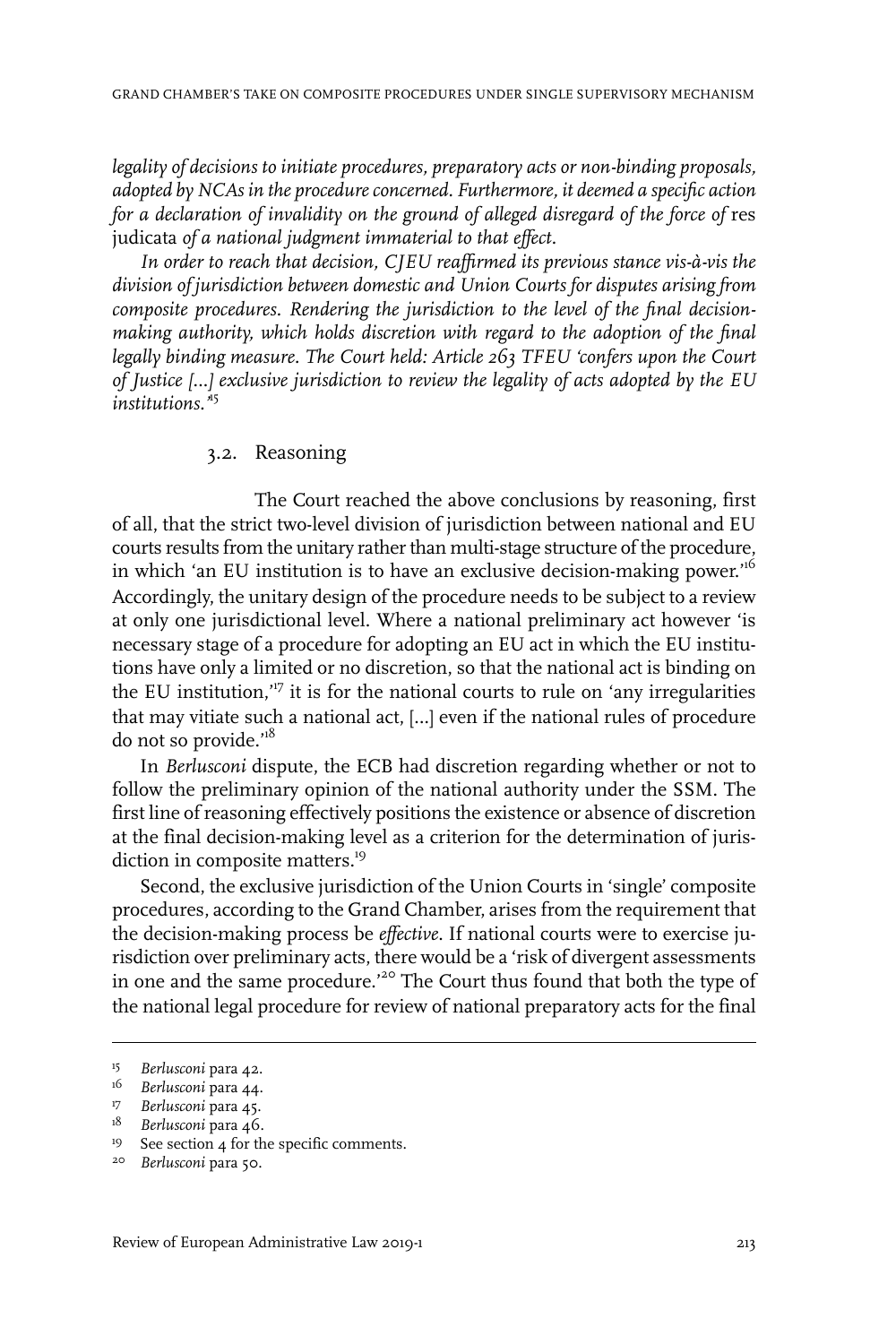decision taken by an EU institution, as well as the nature of the claims in law in such a procedure, are immaterial.<sup>21</sup>

The Grand Chamber then reviewed the nature of the procedure at hand, finding that the 'EU Courts alone have jurisdiction to determine, as an incidental matter, whether the legality of the ECB's decision […] is affected by any defects rendering unlawful acts preparatory to that decision.<sup>222</sup> The following part provides two general implications of the Grand Chamber's finding in *Berlusconi*.

#### **4. Comments**

The Grand Chamber's comprehensive assessment of the general question of attribution of jurisdiction in composite matters and the detailed review of the existing case-law and the literature by the Advocate General in his opinion in *Berlusconi*, suggest the greater systemic importance of the case. The present contribution identifies two implications of this ruling, specific for the *vertical* type of composite decision-making with the final authority being an EU institution. $23$ 

First, the Court explicitly reaffirms the rigid dual approach to attribution of jurisdiction in composite matters. As stated above, where the final decisionmaking authority is an EU institution, which enjoys discretion in the specific arrangement of the procedure, the Union Courts will have *exclusive*jurisdiction over the procedure as a whole. Consequently, the Member State courts are precluded from reviewing any steps leading to the adoption of a final decision, regardless of the national procedural rules or the legal effects of such preliminary steps in the domestic legal order. Second, the exclusive jurisdiction which rests firstly with the General Court (under Article 263 TFEU), in light of the requirements of effective judicial protection and the respect for the rule of law, would then demand a review of national preliminary conduct governed by respective national laws, by the Union Courts. The key question is how such a review shall be conducted; i.e. whether and how the General Court is competent to review preliminary acts taken under *national* law. This case note, being limited in scope, identifies one possible approach – a general jurisdiction to conduct a review of EU institution's compliance with essential procedural guarantees. This approach constitutes the first available alternative to the review of national law, as it transfers the burden of responsibility back to the authority under its

<sup>&</sup>lt;sup>21</sup> Berlusconi para 51.

*Berlusconi* para 57. 22

<sup>&</sup>lt;sup>23</sup> Herwig CH Hofmann, 'Multi-Jurisdictional Composite Procedures - the Backbone to the EU's Single Regulatory Space' (2019), 2019 University of Luxembourg Law Working Paper Series, https://papers.ssrn.com/abstract=3399042, accessed 10 June 2019.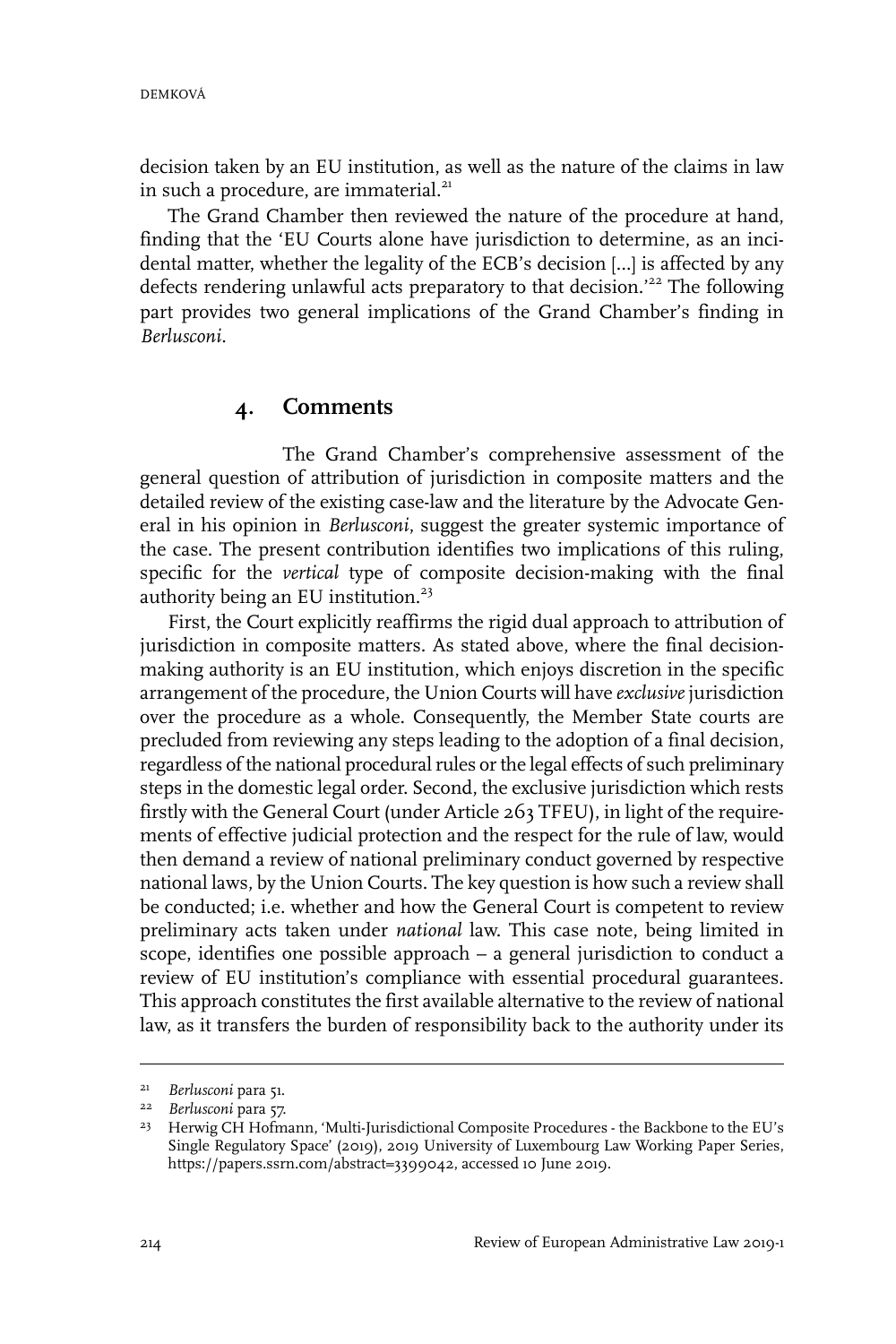own jurisdiction issuing the final decision, irrespective of the existence of discretion. The only distinction then arising out of the existence or absence of discretion in such a review is the additional possibility for the review of preliminary steps before the domestic courts where discretion at the EU level is limited. The following sections address these two points in turn.

> 4.1. The two-level division of jurisdiction in composite procedures

The judgment of *Berlusconi* builds upon the CJEU's early caselaw on matters of composite nature. Concretely, the strict division of jurisdiction over composite decision-making was first asserted in the 1992 case of *Borelli*. <sup>24</sup>*Borelli* concerned a reverse scenario, i.e. where the national authority took the binding decision (with an EU-wide effect), in the specific context of Regulation (ECC) No 355/77 on the EAGCF funding. Nonetheless, the logic of the reasoning was the same as applied in *Berlusconi*. Essentially, in *Borelli*, the Court held, without calling it as such however, that the *exclusive* jurisdiction rests with the national court, having the obligation to submit a preliminary reference to the CJEU on questions of interpretation and validity of the final  $EU$  act.<sup>25</sup>

In the previous *Berlusconi*-type case-law, i.e. where an EU institution takes the binding decision within a composite procedure, the Court held that no acts taken in the preparation of the final decision are reviewable by neither EU nor domestic courts.<sup>26</sup> In such circumstances, the CJEU's *exclusive* jurisdiction was to ensure a full review of compliance with the respective EU law requirements, in this case concerning access to documents, by the EU institution in accepting to take the final legally binding measure.<sup>27</sup> In *Berlusconi*, the Court made this logic of attribution more explicit, taking as a differentiator the existence or absence of discretion at the final level of decision-making.

This established approach of the strict division of jurisdiction has been challenged in the existing legal scholarship, contrasting it with the ever more

Case C-97/91 *Borelli SpA v Commission*, EU:C:1992:491, followed later in e.g. Joined Cases <sup>24</sup> C-106/90, C-317/90 and C-129/91 *Emerald Meats Ltd v Commission*, EU:C:1993:19. For further discussion on the *Borelli* judgment see e.g. Herwig C.H. Hofmann, 'Composite Decision Making Procedures in EU Administrative Law', in *Legal Challenges in EU Administrative Law: Towards an Integrated Administration* (Edward Elgar Publishing 2009) 12-13, see for a discussion of other cases to that effect also paras 64-72 of the Opinion of AG *Sánchez*-*Bordona* (n. 14).

See to that effect more recently Case C-562/12 *Liivimaa Lihaveis MTÜ*, EU:C:2014:2229, <sup>25</sup> para 48.

<sup>&</sup>lt;sup>26</sup> Case C-64/05 P *Sweden v Commission*, EU:C:2007:802; see also the revision of related caselaw in the Opinion of AG (n. 14) paras 73-79.

*Sweden v Commission*, para 94. <sup>27</sup>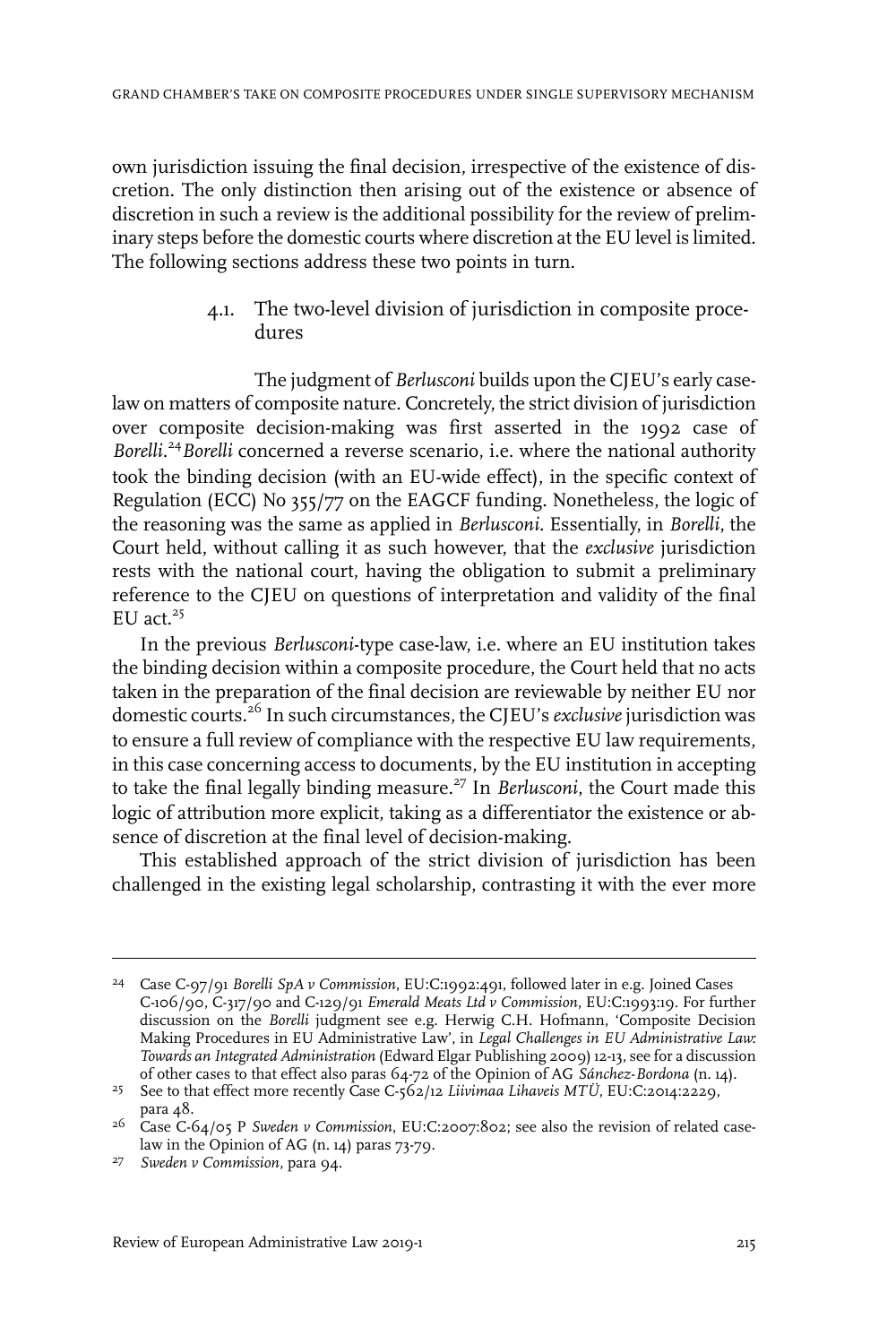confounded and interdependent nature of European administration.<sup>28</sup> The main concern relates to the fact, that generally, under EU law and the CJEU case-law, preparatory, non-binding or intermediary steps in a procedure do not constitute reviewable acts.<sup>29</sup> Only acts that are capable of affecting the interests of third parties by bringing about a distinct change in their legal position can be directly challenged before the General Court.<sup>30</sup> At the same time, the reviewability of non-binding acts adopted in the course of composite procedures is also precluded before the national courts for the risk of diverging rulings by the two jurisdictions.<sup>31</sup> With *Berlusconi*, the well-identified concern.<sup>32</sup> i.e. to what extent can the Union Courts under exclusive jurisdiction review the legality of preliminary steps by an authority of another jurisdiction before the final adoption of the legal act, seems to persist albeit in a different fashion.

The Court's logic in *Berlusconi* suggests that *exclusive* jurisdiction entails the review of respective national preliminary acts taken under national laws. A new level of uncertainty therefore arises, i.e. whether the Union Courts are competent to review national acts, considering the established premise that the interpretation of facts arising under national law rests solely with the national courts.<sup>33</sup> Furthermore, if it is accepted that the Court shall in the specific circumstances of composite decision-making have such a power to review national acts, the question is how.

Many of the proposed solutions or alternatives, such as establishing an inverse preliminary reference procedure whereby the Court of Justice could consult the national court in case of unclear interpretation of the national rules concerned, fall much beyond the Court's powers.<sup>34</sup> Naturally, the Court is not pre-

<sup>&</sup>lt;sup>28</sup> Hofmann Jens, 'Legal Protection and Liability in the European Composite Administration' in Oswald Jansen and Bettina Schöndorf-Haubold (eds), *The European composite administration* (Intersentia 2011) 446.

<sup>&</sup>lt;sup>29</sup> Eliantonio (n. 4) 79-81.

Case C-60/81 *IBMvCommission*, EU:C:1981:264, paras 9-10; and more recently C-506/13 P *Lito* 30 *Maieftiko Gynaikologiko kai Cheirourgiko Kentro vCommission*, EU:C:2015:562, para 16; Joined Cases C-105/15 P to C-109/15 P *De Mallis a.O.v Commission and ECB*, EU:C:2016:702, para 51.

 $3<sup>1</sup>$  Opinion of AG (n. 14) endnote 65.

<sup>&</sup>lt;sup>32</sup> Mariolina Eliantonio, 'Judicial Review in an Integrated Administration: The Case of "Composite Procedures"' (2015) 7 *Review of European Administrative Law* 65, 78. Other aspects which might limit the effectiveness of judicial protection in composite procedures can arise from the limited ability of the authorities of a different level to review each others' input into the decisionmaking, whether for reasons of proximity to the national procedures or for reasons of requirements of mutual assistance for instance. The Court proceedings where such a review would be necessary could be furthermore subject to an excessively long duration and costs which could run to the detriment of concerned individuals seeking remedy for the interferences with their interests.

See recently e.g. Case C-574/16 *Grupo Norte Facility SA*, EU:C:2018:390, para 32 and the case-33 law cited.

Eliantonio (n. 4) 96-99, identifying for instance the creation of a possibility to transfer a case 34 from the national to the EU court, or establishing a single judicial procedure for the composite matters before the competent court of the final decision-making authority in order to reduce the legal uncertainty and the time and costs implications of complex litigation, or to expand the scope of reviewable acts under Article 263 TFEU and also to preparatory measures.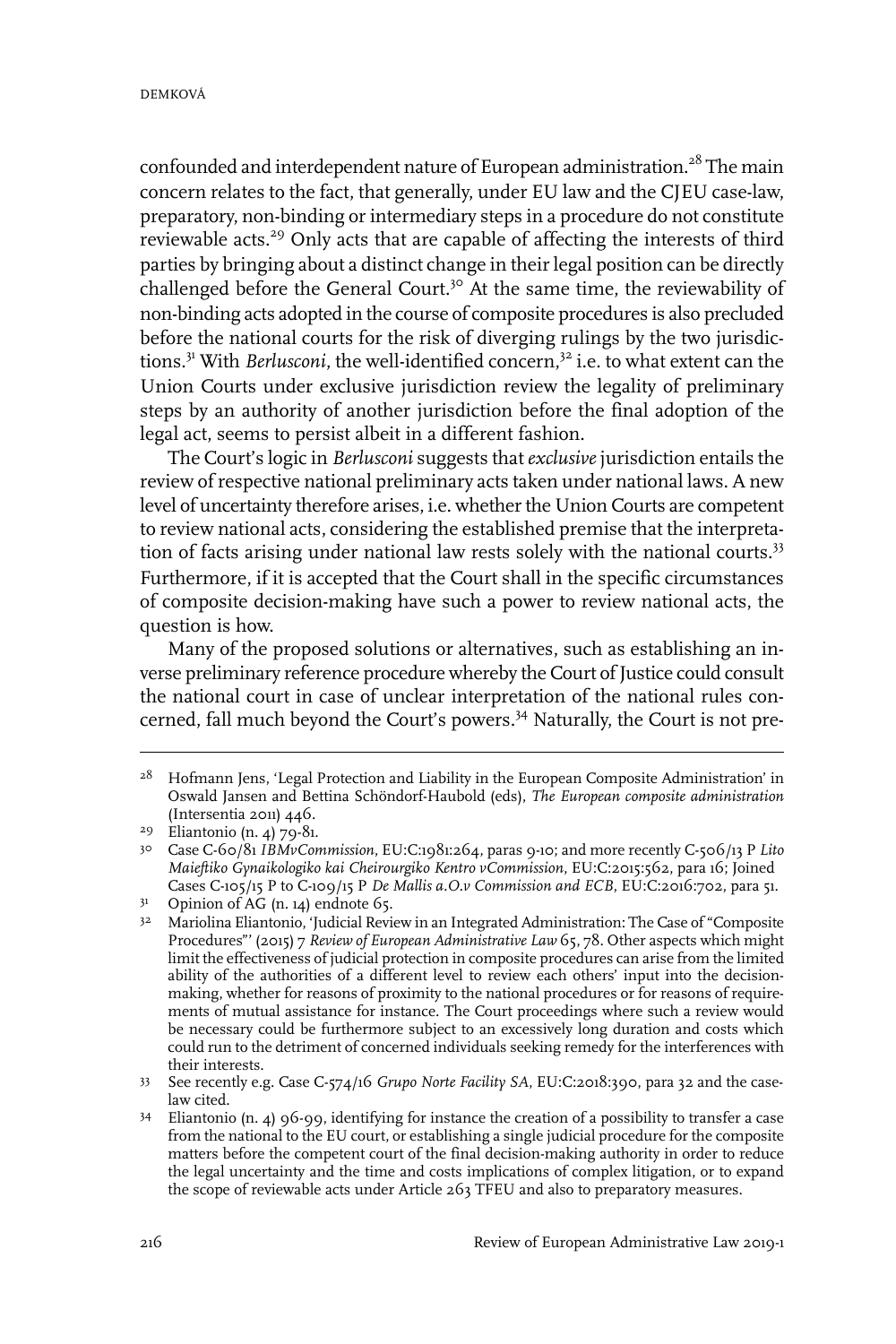pared to revise the traditional division of jurisdiction, which in a way acts to guarantee the autonomy of the EU legal order as established by the Treaties. Furthermore, the unwillingness to revise the case-law on the attribution of jurisdiction stems from the objectives of effectiveness and efficiency of EU legislation, and especially in administering complex policies.<sup>35</sup> Nevertheless, the strict established division based on the notion of exclusive jurisdiction comes at the detriment of legal certainty for the individuals concerned, the general legality and hence legitimacy of EU administrative conduct. The following part identifies *general* jurisdiction to review compliance with essential procedural requirements as a first available approach to review in *Berlusconi*-kind of circumstances.

#### 4.2. Discretion, exclusive jurisdiction and general jurisdiction

In *Berlusconi*, the Court links the existence of Union Courts' *exclusive* jurisdiction with the EU institution's degree of discretion in taking the final measures.<sup>36</sup> Where the EU institution enjoys the choice to accept or reject suggestions of a national authority, in the words of the Grand Chamber, the exclusive jurisdiction requires *both* 'to rule on the legality of the final decision' and 'to examine, in order to ensure effective judicial protection of the persons concerned, any defects vitiating the preparatory acts or the proposals of the national authorities that would be such as to affect the validity of that final decision.'<sup>37</sup>

A suggested approach which avoids the CJEU's 'competence creep' in interpreting national acts taken under national law, is to review any errors vitiating national preliminary acts through the lens of EU institutions' compliance with essential procedural requirements in preparing a final measure with all due care.<sup>38</sup> The *duty of care* requires an EU institution to 'examine carefully, fairly and impartially all relevant aspects in a case.'<sup>39</sup> Considering that in *Berlusconi*

*Berlusconi* para 49. <sup>35</sup>

<sup>&</sup>lt;sup>36</sup> Berlusconi para 45.

<sup>&</sup>lt;sup>37</sup> Berlusconi para 44.

 $3^8$  Or in the words of Filipe Bastos 'derivative illegality', see Bastos (n. 4).

The duty of care, fully articulated as the duty of the competent institution 'to examine carefully 39 and impartially all the relevant elements of the case', is one of the essential procedural guarantees against arbitrariness in administrative proceedings, especially where the institutions enjoy wide discretion.[1] Today the duty is also enshrined as one of the elements of the right to good administration, worded under Article 41 (1) of the Charter of Fundamental Rights as the right of every person: 'to have his or her affairs handled impartially, [and] fairly'. Concretely, the duty requires that the Commission's decisions are well reasoned and communicated in order to allow the complainants to exercise their rights of defence and the Court to exercise effective review. For a background on the right to good administration and the relation between duty of care and discretion see e.g. Paul Craig, 'Article 41 – Right to Good Administration' in Steve Peers and others (eds.), *The EU Charter of Fundamental Rights* (Hart-Nomos 2014) 41; Joana Mendes, 'Discretion, Care and Public Interests in the EU Administration: Probing the Limits of Law' (2016) 53 *Common Market Law Review* 1.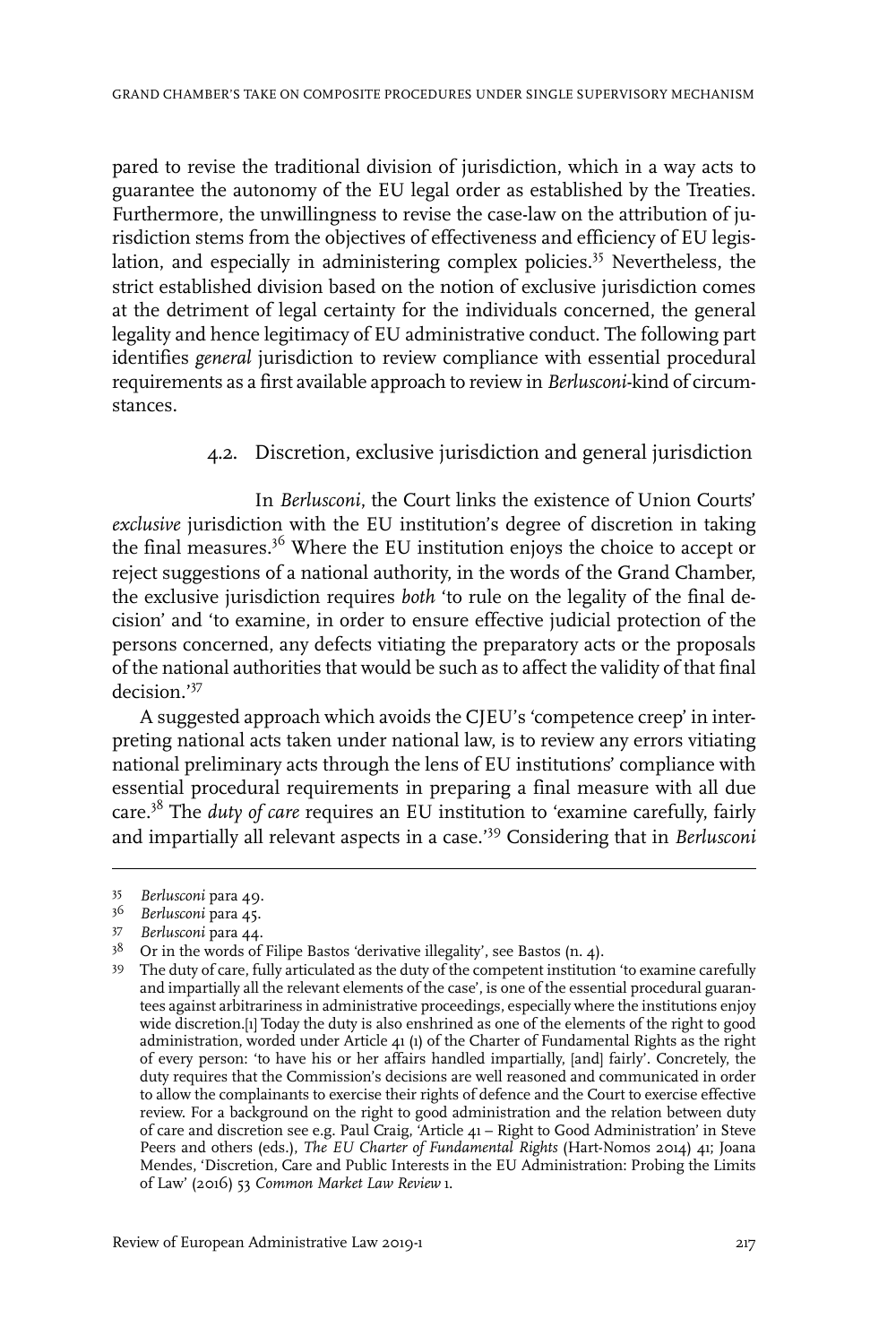the ECB enjoyed discretion, the Union Court's exclusive jurisdiction necessitates a more general review of whether the ECB used its discretion with all due care, i.e. whether it conducted a 'careful, fairly and impartial examination' when taking a decision which can negatively affect individual interests (Article 41 of the CFR).

The review of compliance with essential procedural guarantees, and mainly the duty of care, is considered in this contribution as the general power or competence of the Union Courts, i.e. *general* jurisdiction. Ultimately, this contribution suggests that existence or absence of discretion is, and indeed shall be, irrelevant for the purposes of the exercise of *general* jurisdiction by the Union Courts. Two points support this argument. First, discretion is a fluid concept, difficult to square within clear boundaries.<sup>40</sup> Second essential procedural requirements, and specifically respect for the duty of care supported by adequate reasoning, constitute general principles of EU law. As such, all conduct of EU institutions, bodies and agencies needs to comply with these general principles.

Regarding the former, it is well established that in order to pursue challenging policy objectives and safeguard public interests, certain delegation is required. Hence, complexity is warranted. The recognition for the need to afford discretion, e.g. to EU agencies and bodies, has resulted in a limited judicial review by the Union Courts, so as not to replace the complex assessments carried out by the Union authorities granted such powers, often in the name of technical complexity and expertise required to do so.<sup>41</sup> The need for, and respect of, such "expertise" is also present in composite procedures. In similar fashion, national authorities are required to support EU-level decision-making with provision of information or factual assessments undertaken with "expertise" of a closer proximity to the issue concerned. To identify the real existence of discretion in the final decision-making falls beyond its identification within the respective legislative framework. Instead, its actual exercise should be determinative.

To that extent, an approach developed in the Union jurisprudence, which concentrates on reviewing compliance of discretionary decision-making with essential procedural requirements. Accordingly, the CJEU has found that the European authorities' broad discretion 'applies not only to the nature and scope of the measures to be taken but also applies, to some extent, to the finding of

<sup>40</sup> For an exceptionally insightful discussion on the notion of discretion in public decision-making see especially Joana Mendes, 'Bounded Discretion in EU Law: A Limited Judicial Paradigm in a Changing EU' (2017) 80 *The Modern Law Review* 443; Mendes (n. 39); See also Dominique Ritleng, 'Judicial Review of EU Administrative Discretion: How Far Does the Separation of Powers Matter?' in Joana Mendes & Ingo Venzke (eds.), *Allocating Authority: Who Should Do What in European and International Law?* (Bloomsbury Publishing Plc 2018).

<sup>&</sup>lt;sup>41</sup> Alexander Fritzsche, 'Discretion, Scope of Judicial Review and Institutional Balance in European Law' (2010) 47 *Common Market Law Review* 361, 371.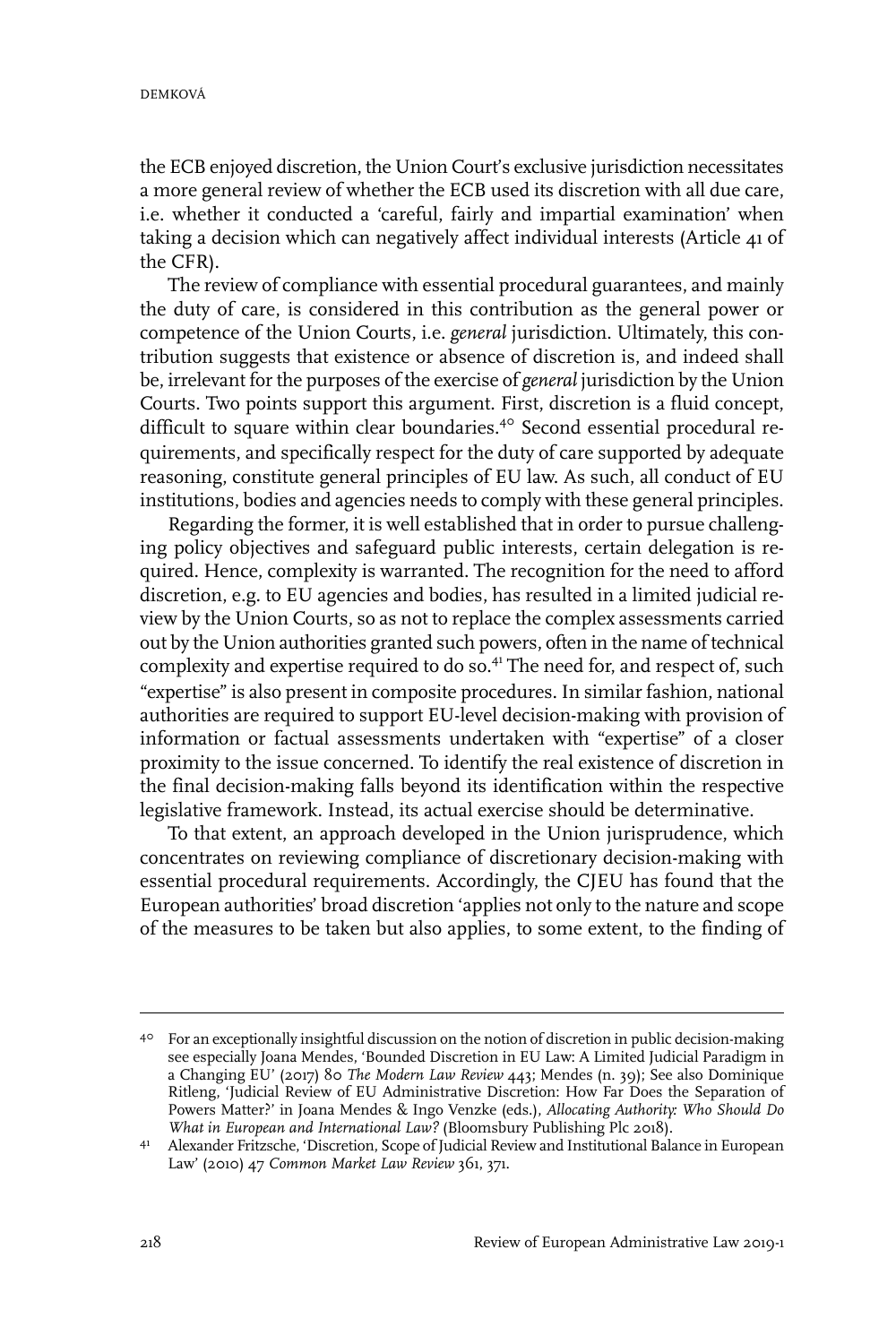the facts.'<sup>42</sup> As a standard formula in the review of facts, the Union Courts verify that the institution respects the rules governing the procedure from the accompanying statement of reasons, but at the same time that the Institution takes an assessment based on a correct statement of the law and facts, and without committing any manifest error of assessment of those facts or a misuse of powers.<sup>43</sup>

Essentially, such is a procedural review. A procedural review proves itself indispensable where the possibilities for reviewing the substance or factual correctness of the decisions become confounded with the technical or other expertise,<sup>44</sup> as is often the case in composite decision-making.

A first-hand feasible solution currently available in circumstances of persistent strict division of jurisdiction in composite matters is therefore *general* jurisdiction to expand the factual review to a review of compliance with essential procedural requirements. An advantage of this approach is that such *general* jurisdiction applies whenever an EU institution is involved in decision-making, irrespective of its final decision-making capacity and discretion therein. Indeed, the General Court, which is competent to undertake such a factual assessment in composite matters, seems to move in that direction. An indication to this effect is the case of *CRM Srl*. <sup>45</sup> The General Court, in its review of composite procedure involving invalid national acts binding for the Commission, found unlawful Commission's lack of full apprehension of all the relevant aspects before proceeding with its obligation to publish an authorisation.<sup>46</sup> The General Court maintained that even in the circumstances that the EU institution does not effectively possess much discretion, it is bound to respect essential procedural requirements, including its duty of careful and impartial examination.<sup>47</sup>

Case T-456/11 *ICdA a.o. v Commission*, EU:T:2013:594, para 46, and T-689/13 *Bilbaina de* 42 *Alquitranes a.o. v Commission*, EU:T:2015:767, para 24.

See e.g. Case T-589/08 *Evropaïki Dynamiki v Commission*, EU:T:2011:73, para 24, with further 43 references.

Case T-5/02 and the appeal before the Grand Chamber C-12/03 P *Tetra Laval BV*, EU:C:2005:87 44 and related case-law, where the Court found that '[n]ot only must the Community Courts, inter alia, establish whether the evidence relied on is factually accurate, reliable and consistent but also whether that evidence contains all the information which must be taken into account in order to assess a complex situation and whether it is capable of substantiating the conclusions drawn from it.' (para 31). See for further in-depth discussion on the implications of this caselaw Mendes (n. 39).

The *CRM Srl* case concerned a composite procedure for registration for protection of geograph-45 ical indications (PGI). Council Regulation (EEC) No 2081/92 of 14 July 1992 on the protection of geographical indications and designations of origin for agricultural products and foodstuffs, OJ *L* 208, 24.7.1992, pp 1-8. Accordingly, the Commission can only take a PGI decision once the Member State concerned submitted a request to that effect, since the division of powers in this type of procedure presupposes a verification of a number of conditions linked to the geographical area which Member State authorities are better placed to check.

See for instance a recent Case T-43/15 *CRM Srl v Commission*, EU:T:2018:208, paras 81, 92. <sup>46</sup>

Finally, however, the General Court did not annul the contested Commission Regulation as 47 the ruling of the regional court that was ignored by the Commission in breach of good administration and its duty of care, had in the meantime been successfully appealed before the Council of State. Substantively therefore the result of the Commission Regulation would have